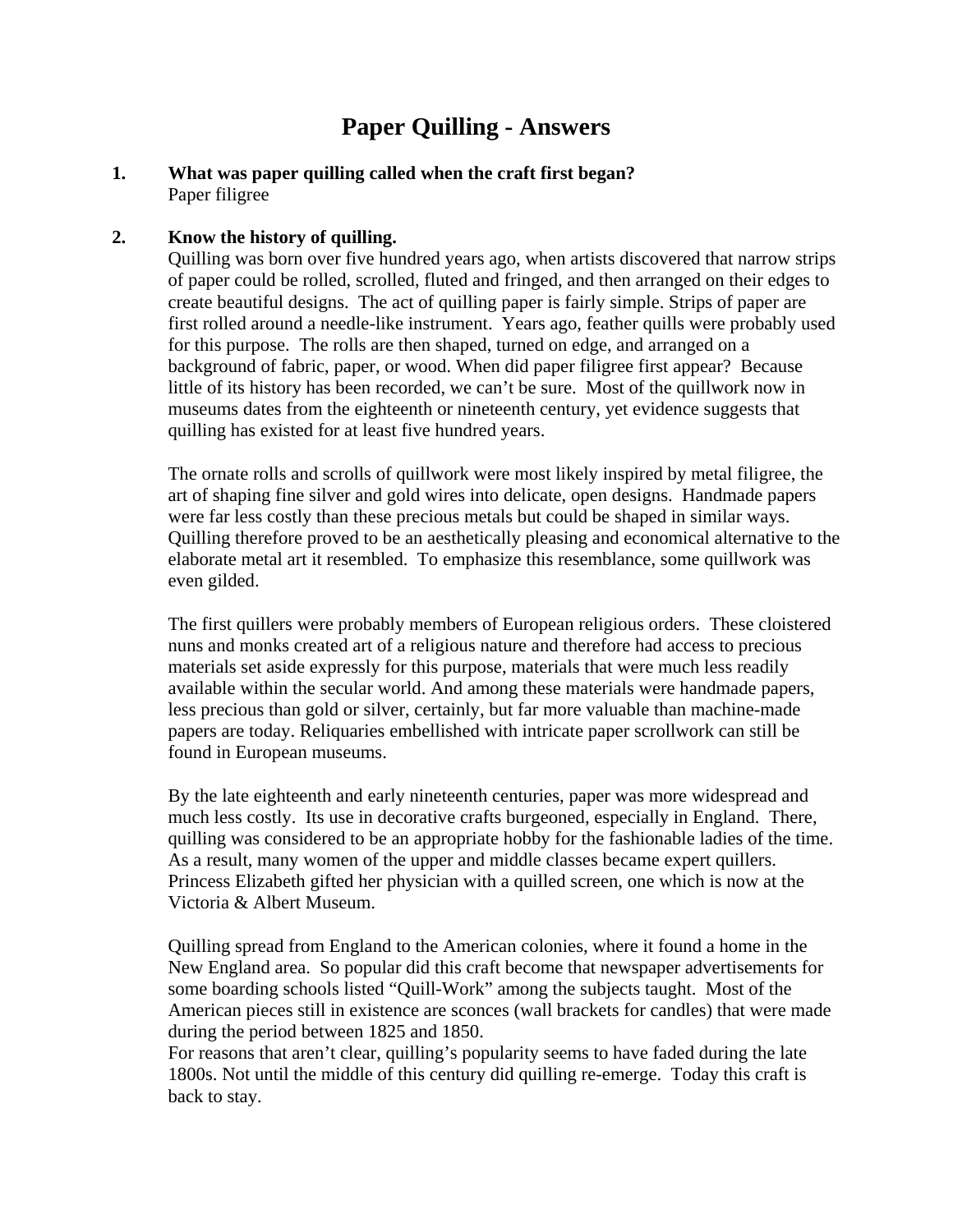## **3. Know the tools used in quilling**

Quilling tool Quilling board Ruler Pencil Straight Pins Quilling paper Small, sharp-pointed scissors Clear-drying, white craft glue Tissues

## **Optional**

Compass Protractor Graph paper Fringing tools Fine-pointed tweezers Patterns Tracing paper

### **4. Know and be able to correctly make each of the following rolls:**

| a. Tight Circle<br>To roll a tight circle with a needle tool or hat pin, first tear off a strip of<br>paper to the length specified in the instructions. Moisten one end of the<br>strip slightly, and place that end against your index finger. Position the<br>tool on the end of the paper, and press the paper around the tool with<br>your thumb. Roll the paper without turning the tool, keeping the strip's<br>edges as even as possible. Slip the needle from the roll's center,<br>grasping the roll with your fingers to keep it from unwinding. Apply a<br>small amount of glue to the strips end, press the end in place against the<br>side of the roll, and hold the shape until the glue adheres. |  |
|-------------------------------------------------------------------------------------------------------------------------------------------------------------------------------------------------------------------------------------------------------------------------------------------------------------------------------------------------------------------------------------------------------------------------------------------------------------------------------------------------------------------------------------------------------------------------------------------------------------------------------------------------------------------------------------------------------------------|--|
| <b>b.</b> Loose Circle<br>To make a loose circle, first use a quilling tool to roll a tight circle, but<br>don't glue the circle closed. Slip it off the tool, place it on a flat<br>surface, and let its coils expand. If the outer coils stick together, adjust<br>them by turning the center coils to tighten                                                                                                                                                                                                                                                                                                                                                                                                  |  |
| c. Teardrop<br>Roll and glue a loose circle. Then pinch one side of the circle to a<br>point.                                                                                                                                                                                                                                                                                                                                                                                                                                                                                                                                                                                                                     |  |
| d. Shaped Teardrop<br>Roll and glue a loose circle, pinch one side into a point, and curl the<br>point in one direction.                                                                                                                                                                                                                                                                                                                                                                                                                                                                                                                                                                                          |  |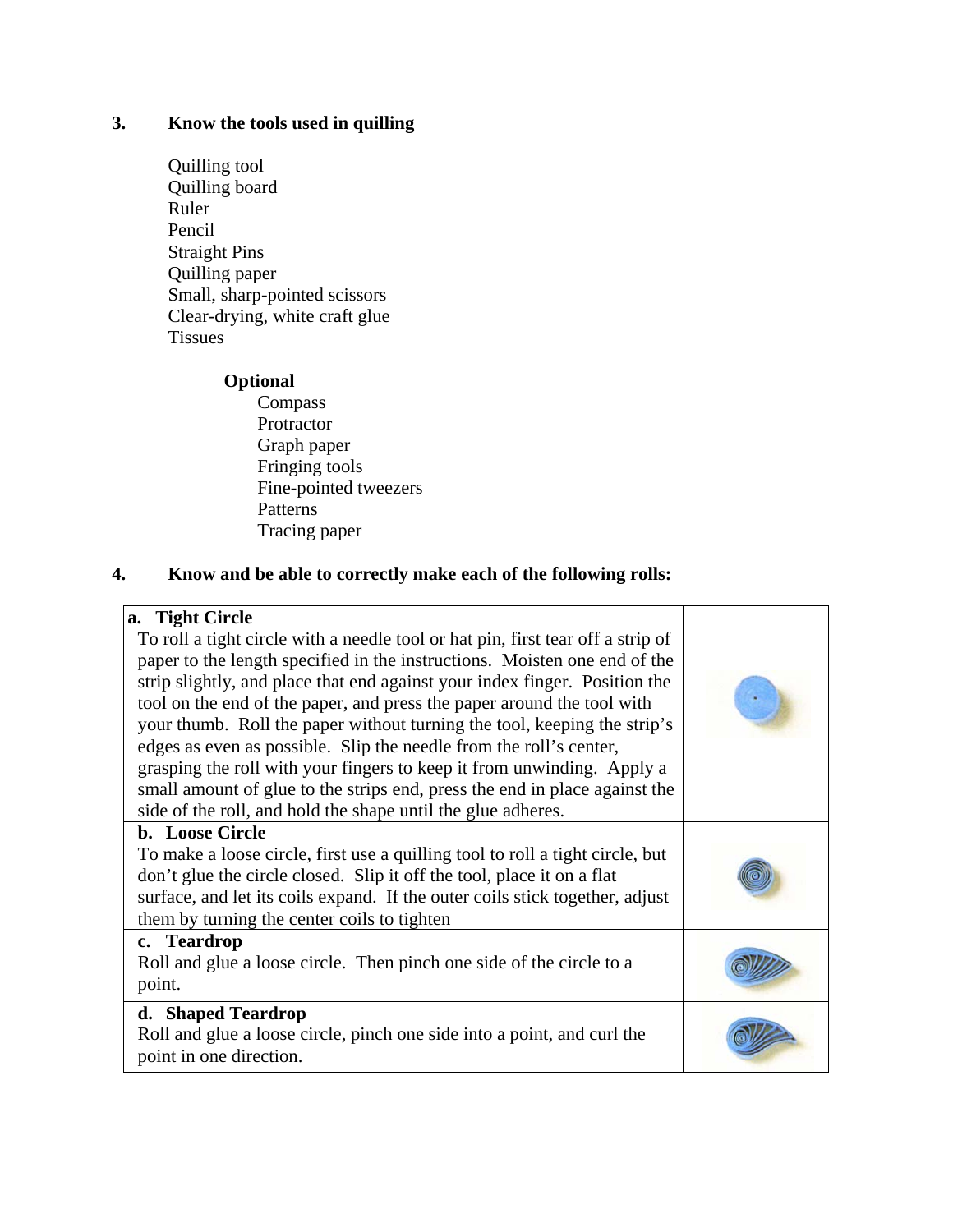| e. Marquise<br>Roll and glue a loose circle, and then pinch it on opposite sides.<br>Note: this may also be called an "eye" shape.                                                                                                  |  |
|-------------------------------------------------------------------------------------------------------------------------------------------------------------------------------------------------------------------------------------|--|
| <b>Shaped Marquise</b><br>f.<br>Make a marquise, and then curl its two pinched points in opposite<br>directions.                                                                                                                    |  |
| g. Crescent<br>Make a teardrop. Then pinch another point, one that is not quite<br>opposite to the first point. Curl the two points toward one another.                                                                             |  |
| h. Square<br>Make a marquise. Then turn it ninety degrees and pinch it again on<br>two opposite sides; the four pinched points should be equal distance<br>from each other.                                                         |  |
| i. Rectangle<br>Make a marquise, turn it slightly, and pinch it again on two opposite<br>sides.                                                                                                                                     |  |
| <b>Triangle</b><br>j.<br>Roll and glue a loose circle. Pinch three points simultaneously by<br>pressing the circle between the thumb and forefinger of one hand and<br>pushing it against the side of one finger on the other hand. |  |
| k. Bunny Ear<br>Roll and glue a loose circle. Then make a rounded indention on one<br>side. This shape is similar to the crescent, but its points are closer<br>together.                                                           |  |
| l. Half Circle<br>Roll and glue a loose circle. Flatten one side by pinching the circle at<br>two points.                                                                                                                           |  |
| m. Rolled Heart (Arrow)<br>Roll and glue a loose circle. Pinch a point on one side. Then make a<br>sharp indentation on the opposite side. Be sure that all three points are<br>very sharp.                                         |  |
| n. Holly Leaf<br>Roll and glue a loose circle. Pinch five or six points, making a rounded<br>indention between each set of two points.                                                                                              |  |

# **5. Know and be able to correctly make each of the following scrolls:**

# **a. Loose Scroll**

Roll one end of the strip, leaving the other end loose.

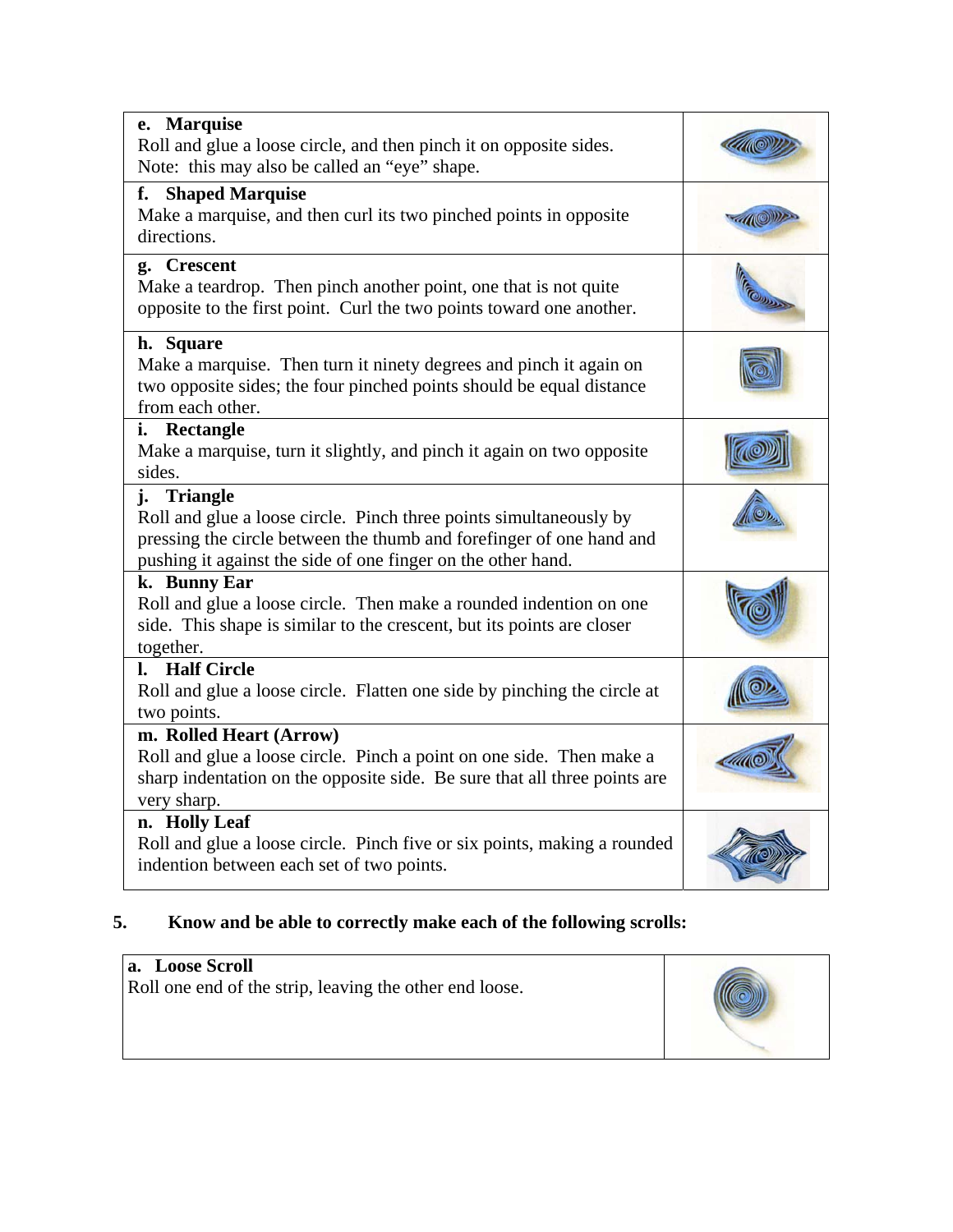| b. Open Heart<br>Crease the strip at its center. Then roll each end in toward the crease                                                                                               |  |
|----------------------------------------------------------------------------------------------------------------------------------------------------------------------------------------|--|
| c. V Scroll<br>Crease a length of paper at its center. Then roll each end toward the<br>outside. To make a closed V scroll; glue the inner surfaces of the<br>folded section together. |  |
| d. S Scroll<br>Roll one end of the strip toward the strip's center. Then roll the other<br>end toward the center to make an S shape.                                                   |  |
| e. C Scroll<br>Roll both ends of the strip toward the strip's center                                                                                                                   |  |

- **6. Make a simple floral design by using at least three of the methods above.**
- **7. Make a filled-in picture or ornament.**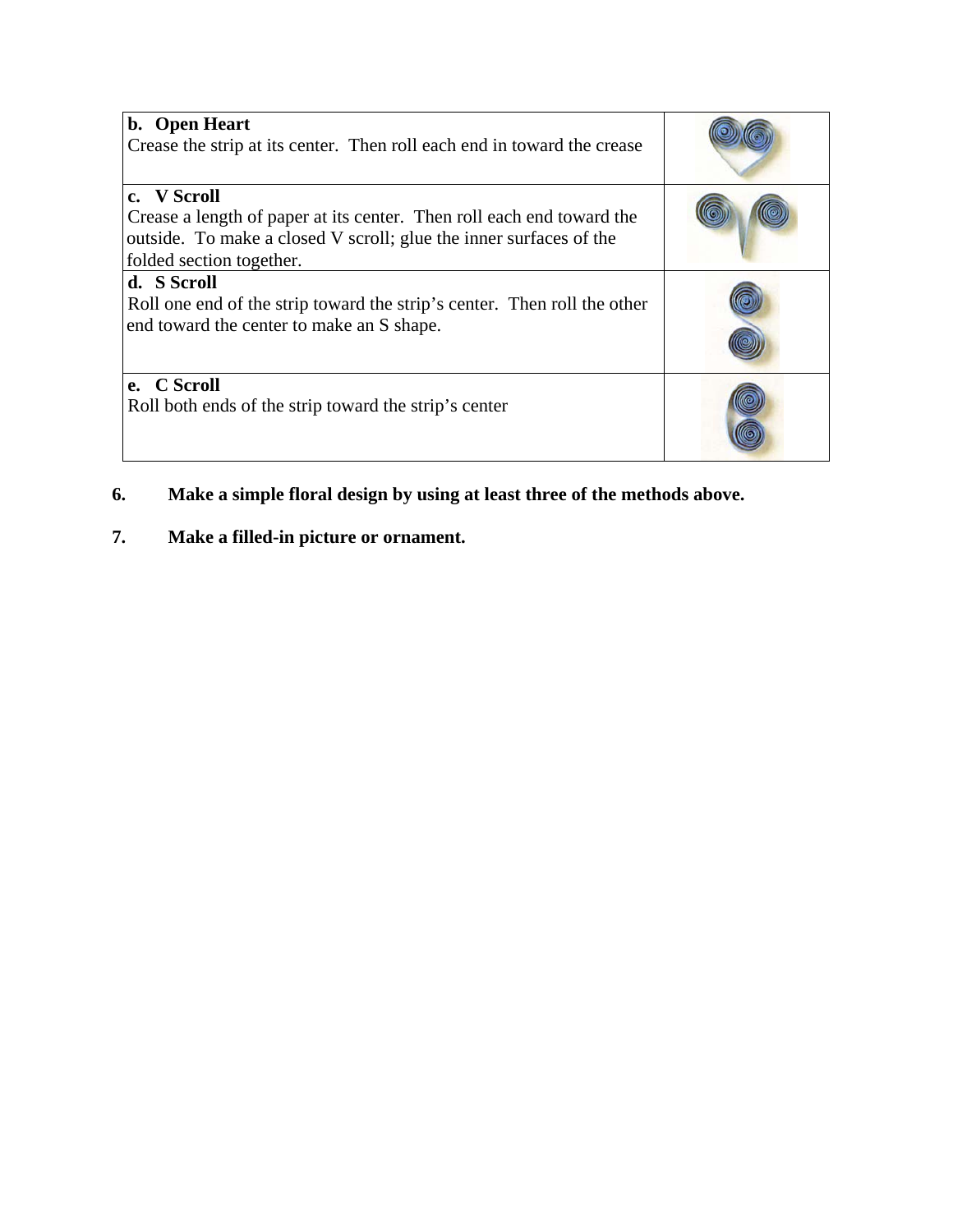# **Paper Quilling – Advanced Answers**

# **1. Have the basic Paper Quilling Honor**

# **2. Know and be able to correctly make each of the following Eccentric shapes.**

| a. Eccentric Loose Circle<br>All eccentric shapes are made with eccentric loose circles. Start by rolling<br>a tight circle and placing it on the quilling designer/board. When the<br>circle as expanded, glue its end in place. Then hook a straight pin through<br>its center, and move the center in this position, push the pin into the board.<br>Place a small amount of glue on top of the circle, on the area between the<br>pin and the mold's edge. Rub the glue in well so that it will spread<br>between the rolled layers. Let the glue dry. Before you remove the pin,<br>twist it to loosen any glue that may be stuck to it. |  |
|-----------------------------------------------------------------------------------------------------------------------------------------------------------------------------------------------------------------------------------------------------------------------------------------------------------------------------------------------------------------------------------------------------------------------------------------------------------------------------------------------------------------------------------------------------------------------------------------------------------------------------------------------|--|
| b. Eccentric Teardrop<br>Hold the glued section between your thumb and forefinger. With your<br>other thumb and forefinger, pinch the opposite side to make a point. The<br>more coils you include when you pinch the shape, the sharper this point<br>will be.                                                                                                                                                                                                                                                                                                                                                                               |  |
| c. Eccentric Marquise<br>Make two points by pinching two opposite sides of the circle, making sure<br>that the glued points. The more coils you pinch, the more slender your<br>marquise will be.                                                                                                                                                                                                                                                                                                                                                                                                                                             |  |
| d. Eccentric Fan<br>First, shape an eccentric marquise. Then, holding each point between a<br>thumb and forefinger, press in on the same side on each point, expanding<br>the coils on one side of the marquise.                                                                                                                                                                                                                                                                                                                                                                                                                              |  |
| e. Eccentric Crescent<br>Pinch the loose circle at two points that are not exactly opposite one<br>another. Apply glue across the shape's center, and hold the shape until the<br>glue dries.                                                                                                                                                                                                                                                                                                                                                                                                                                                 |  |
| f. Eccentric Bunny Ear<br>Make a rounded indention on one side of the eccentric loose circle, and<br>then pinch two sharp points.                                                                                                                                                                                                                                                                                                                                                                                                                                                                                                             |  |
| h. Eccentric Tulip<br>Shape an eccentric marquise. Then pinch another point on one side. Push<br>the two sections between these three points inward; then push the three<br>points together.                                                                                                                                                                                                                                                                                                                                                                                                                                                  |  |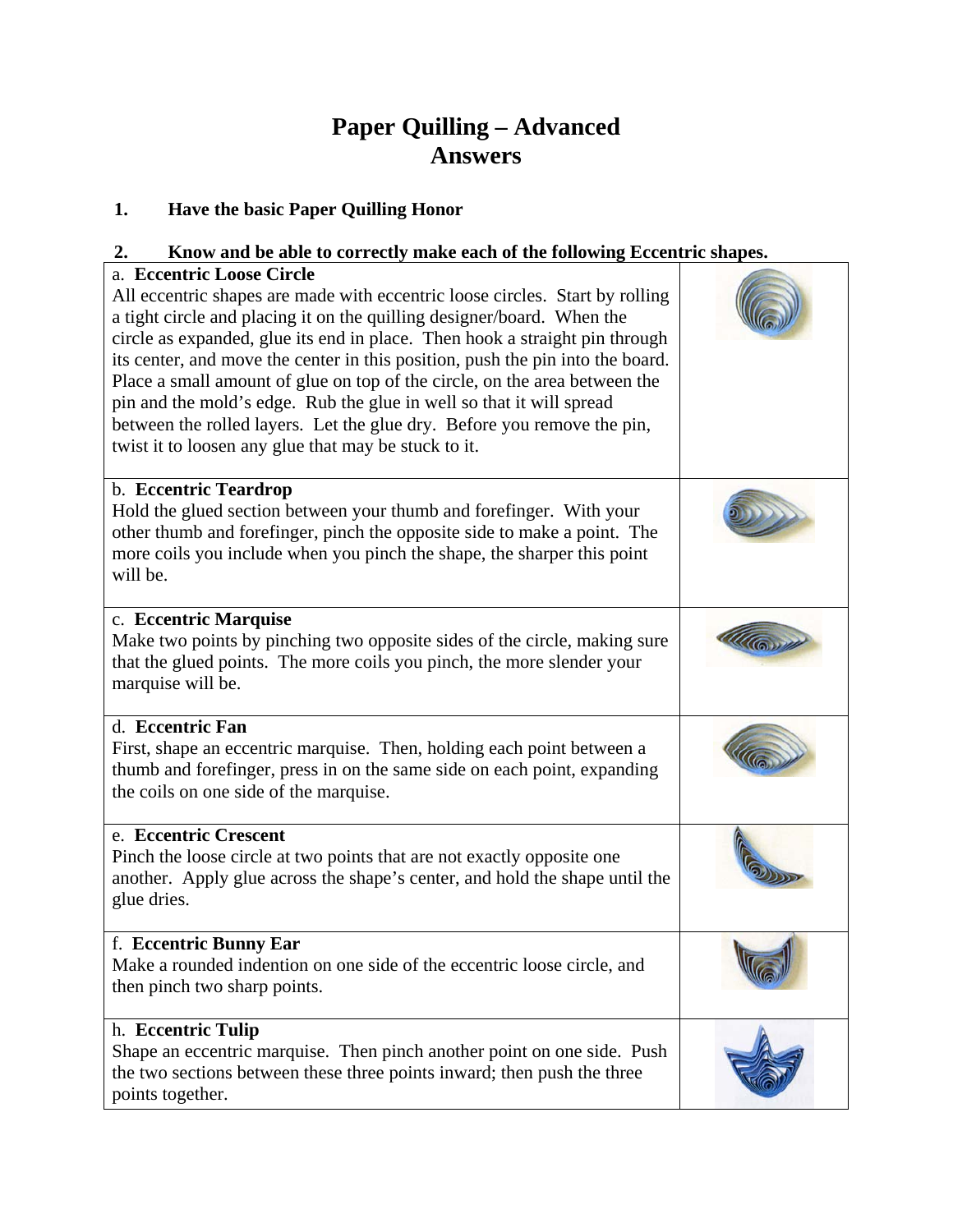#### **3. Know and complete three of the following shaping techniques.**

### a. **Fringed Flower**

Select two widths of paper, one wider than the other  $(3/8)$  and  $1/8$ ", for example). Fringe the wider strip, and then glue the narrower strip to one end of it. Begin rolling with the narrower paper, which will be the flower's center, and continue rolling until both widths form a single tight circle. Glue the circle closed and open the fringed section with your fingernail.

### b. **Grape Roll**

Roll and glue a tight circle. Gently push the center of the circle out to make a conical roll. Then, either spread a thin layer of glue on the concave (inner) surface to help the roll maintain its shape, or apply the glue to the convex (outer) surface if the concave side will be displayed. Let the glue dry completely.

### c. **Spiral**

Position one end of the paper length on the quilling tool by placing it at an angle. Roll the strip down the tool to make a spiral, keeping a little tension on it with the thumb and forefinger of your tool-holding hand as you do. When you reach the needle's base let the starting end of the spiral slip off the needle while you continue to roll.

### d. **Loop Method (May also be known as Wheatear Coils)**

Make a small, circular loop, and glue it at the bottom. Continue making loops, each one larger than the one before, pinching them together as you shape each one. To hold the loops together, apply glue to one side of the pinched end, holding the end until the glue dries.

#### e. **Pegs**

Pegs consist of one or more tight circles that are glued to the back of design sections in order to raise them away from the background. For added height, make double pegs by gluing one peg to another.

### f**. Weaving Paper**

Slip a piece of graph paper under the waxed paper on the quilling board. Position lengths of paper horizontally, using the graph lines as guides and pinning one end of each length to the board. Then weave lengths of paper vertically through the pinned strips, gluing the strips together at each point where a horizontal length crosses a vertical length. When the glue has dried, unpin the completed piece and trim it to the desired size.

#### g. **Twisted Loop**

This loop can be made with paper of any width. Cut a short length, overlap its ends, and glue the ends together to form a tight, pointed loop. Then trim the excess from the overlapped ends.

#### h. **Huskings**

Huskings are shapes made by winding paper around a series of pins.